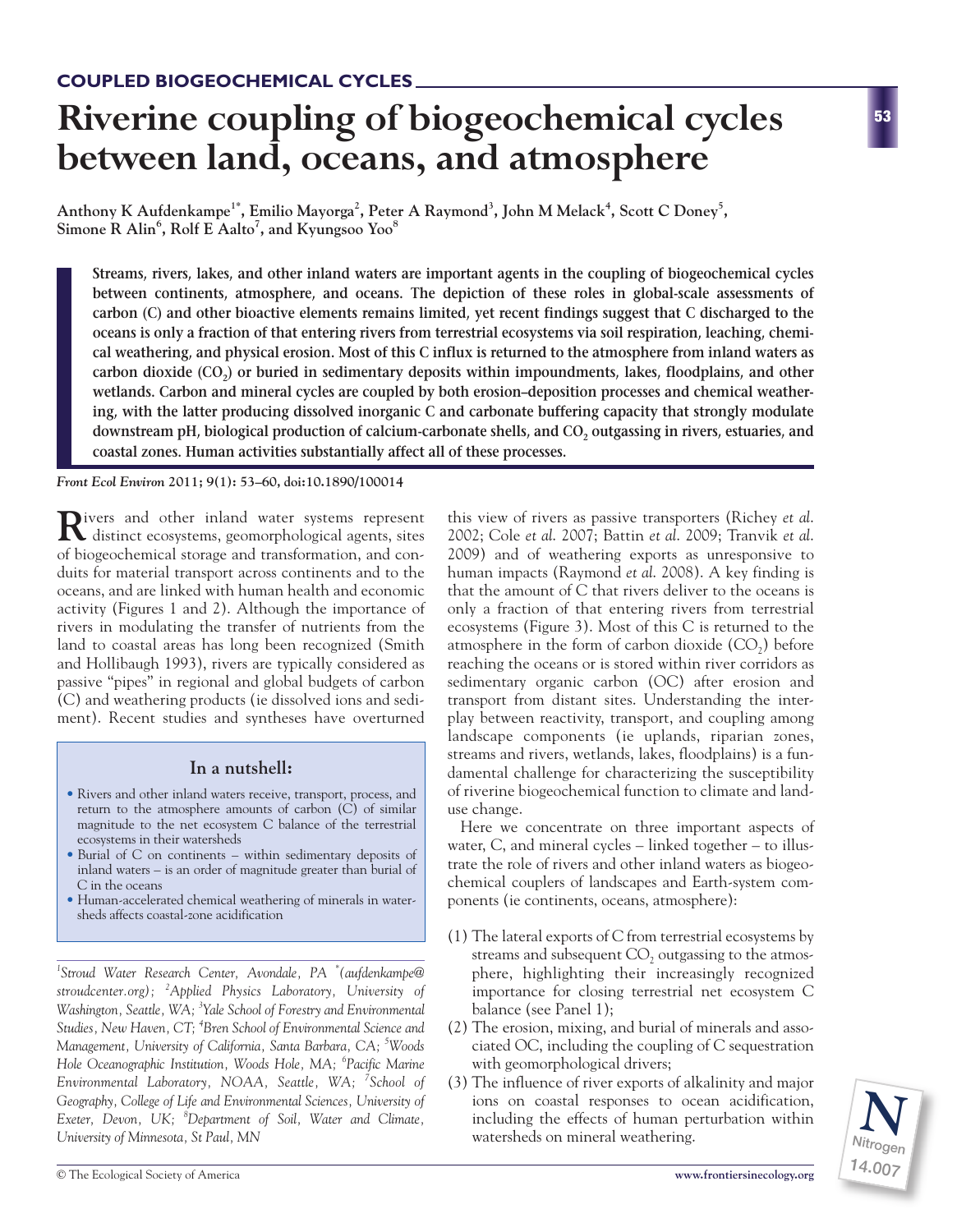**C**

**Carbon 12.011**

Our consideration of coupling focuses primarily on that between continents, oceans, and atmosphere by rivers and other inland waters. We mainly consider biogeochemical coupling between C and inorganic species, such as alumino-silicate and carbonate minerals, in the context of geochemical and geomorphological processes, rather than coupling between different bioactive ele-

*Figure 1. The delta of Russia's Lena River. Terrestrial and aquatic ecosystems closely intermingle in many continental areas across the world, such as boreal ecosystems.*

ments (ie C, nitrogen [N], phosphorus [P], oxygen [O], and sulfur [S]), which we assume to be implicit in our discussion of C processing. Also, we consider most inland waters – such as streams, lakes, impoundments, and the many types of wetlands – as being components of river systems. Although each of these inland water types represents a distinct ecosystem with associated processes, nearly all receive and/or discharge materials from/to the river networks to which they are coupled.

## **From land to river to atmosphere: C under the radar**

In the early 1990s, a decade's worth of oceanographic and global C modeling identified a significant "missing carbon sink" on continents that was equivalent to about onethird of global fossil-fuel emissions, launching numerous research efforts to quantify the net storage of C in the major terrestrial ecosystems. Nearly two decades later, a consensus has yet to emerge regarding the spatial distribution of terrestrial C sinks. One roadblock is that net ecosystem production (NEP) measured at local scales does not often extrapolate well to larger scales (Ometto *et al*. 2005; Stephens *et al*. 2007). These discrepancies may be due to the assumption that all NEP is converted entirely to storage, without consideration of lateral export (Panel 1). Recent findings suggest that, in many cases, lateral exports – through rivers, airborne transport of reduced C compounds, and commercial trade in food and forest products – can be of equal magnitude to storage fluxes (Richey *et al*. 2002; Billett *et al*. 2004; Ciais *et al*. 2008). This observation may help reconcile disparate estimates of C sequestration and provide improved estimates of terrestrial NEP (Billett *et al*. 2004; Cole *et al*. 2007).

Aquatic biogeochemists have established that nearly all

fresh waters contain  $CO<sub>2</sub>$  in concentrations that are supersaturated with respect to that of the atmosphere. The partial pressure of dissolved  $CO$ <sub>2</sub> (pCO<sub>2</sub>; Panel 2) in water in equilibrium with the atmosphere is equivalent to the concentration of  $CO<sub>2</sub>$  in the atmosphere, which is currently about 390 parts per million (ppm) by volume. Measured  $pCO<sub>2</sub>$  values typically range from 1000 to more than 12 000 ppm in rivers (Cole and Caraco 2001; Richey *et al*. 2002; Johnson *et al*. 2008; Humborg *et al*. 2010) and from 350

*Figure 2. The Negro River in the central Amazon, just upstream of the confluence with the Branco River. River floodplains and inland waters are dynamic systems that link Earth systems across large spatial and temporal scales.*

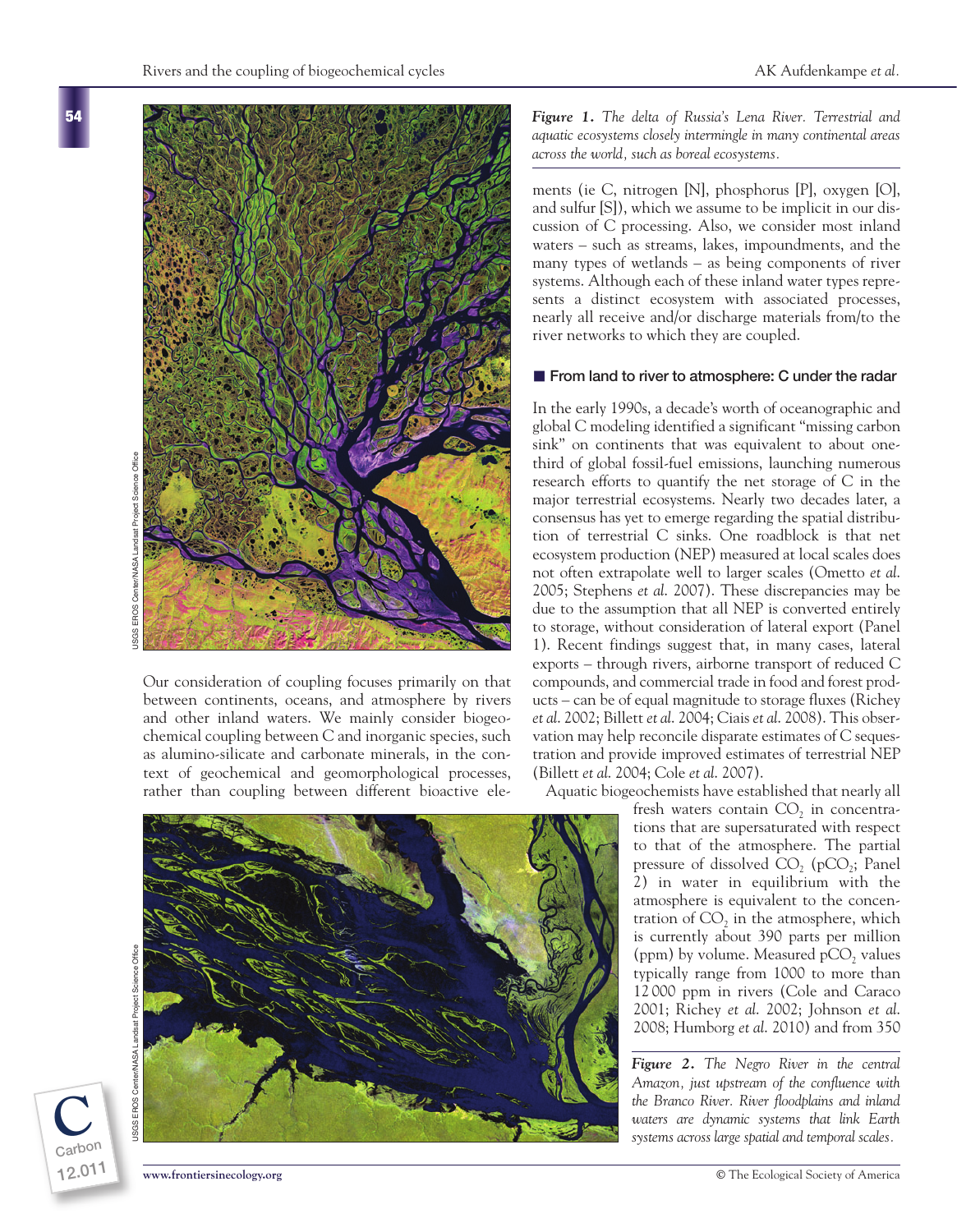to more than 10 000 ppm in lakes and reservoirs (Sobek *et al*. 2005; Marotta *et al*. 2009) – with tropical waters typically exhibiting higher concentrations of CO<sub>2</sub> than temperate waters, and rivers and wetlands typically having higher concentrations of  $CO<sub>2</sub>$  than lakes (Table 1). These values show large net freshwater-to-atmosphere CO<sub>2</sub> fluxes, which must be balanced by substantial inputs from terrestrial systems, as either OC or  $CO_2$ -rich groundwater (Mayorga *et al*. 2005; Johnson *et al*. 2008). The translation of water–air CO<sub>2</sub> gradients to areal fluxes requires multi<sup>p</sup>lication by gas exchange velocities (*k*), which vary as a function of turbulence in the surface water and, to a lesser degree, with temperature (Table 1 and WebPanel 1). The  $CO<sub>2</sub>$  fluxes from one square meter of surface water can therefore be much higher than CO<sub>2</sub> fluxes into one square meter of the adjacent terrestrial ecosystem (Table 1).

Regional and global estimates of CO<sub>2</sub> outgassing fluxes rely as much on estimates of inland water area as on the  $CO<sub>2</sub>$  fluxes per unit area of surface water. Over the past few years, our estimation of inland water area has substantially increased as a result of (1) improvements in remote-sensing approaches, often combining data captured from multiple airborne- and satellite-borne sensors to assess

flooding beneath vegetation (Hess *et al*. 2003; Prigent *et al*. 2007), and (2) compilations and algorithms to estimate areal coverage of water bodies (Lehner and Döll 2004; Downing 2009). Recent studies have more than doubled the global land area known to be seasonally to permanently inundated to over 20 million km<sup>2</sup> (Lehner and Döll 2004; Downing 2009), an area roughly equivalent to 15% of global land surfaces, excluding Antarctica and Greenland (Table 1). These improved estimates of inundated area translate to proportional increases in the magni-

**Panel 1. Terms of terrestrial ecosystem carbon budgeting**



*Figure 3. The coupling of land, oceans, and atmosphere by rivers, lakes, and wetlands. All numbers are fluxes in units of Pg C yr−1, with values based on an analysis by Battin* et al*. (2009); accumulation fluxes within both land and ocean each equal 2.2 Pg C yr<sup>-1</sup>. The CO<sub>2</sub> outgassing and continental burial fluxes from Battin* et al*. (2009) are substantially larger than those published by Cole* et al*. (2007), primarily on account of more complete consideration of high-latitude lakes. A more balanced inclusion of tropical waters and wetlands, and temperature dependencies on pCO<sub>2</sub> and k, as we consider in Table 1, would require a further increase in outgassing fluxes to the atmosphere. These flux values have direct consequences to net C balances on land because of the need to balance the global C budget.*

tudes of outgassing fluxes.

Published estimates of the global flux of  $CO<sub>2</sub>$  outgassing from inland surface waters range from 0.75 to 1.4 petagrams of C per year (Pg C yr<sup>-1</sup>; Figure 3), which is globally important when compared with estimates of net C accumulation on continents (2.2 Pg C  $yr^{-1}$ ) or in the oceans (2.2 Pg C yr−1; Cole and Caraco 2001; Cole *et al*. 2007; Battin *et al*. 2009; Takahashi *et al*. 2009; Tranvik *et al*. 2009). Yet these CO<sub>2</sub> fluxes from inland waters directly to the atmosphere are rarely considered in global or regional

Net ecosystem production (NEP) is the difference between gross primary production and the community respiration of an ecosystem, typically reported in units of C per unit time per unit area. NEP represents the amount of C available for storage or export over a given time interval, with a positive value for net autotrophic ecosystems and a negative value for net heterotrophic ecosystems. Although a fundamental property of an ecosystem, NEP is challenging to measure over annual and decadal time scales. The historical approach for terrestrial ecosystems has been to measure changes in C stocks in biomass and soils over many years, with the implicit assumption that lateral C export is negligible. A more recent approach has been to deploy sensors for CO<sub>2</sub> and wind on a tower – emerging from the forest canopy – to take measurements of the turbulent vertical fluxes of  $CO$ , every few seconds for a period of years. Data from these "eddy covariance flux" towers are integrated to quantify the net amount of CO<sub>2</sub> transported into the forest from the atmosphere, which is known as net ecosystem exchange (NEE, where NEE < 0 represents a land sink for CO<sub>2</sub>). The assumption has been that lateral export is negligible and that NEE equals NEP, but several new studies have called into question these assumptions and assert that lateral export of C from terrestrial ecosystems – via rivers and other processes – may be substantial relative to NEP or NEE (Richey *et al*. 2002; Billett *et al*. 2004; Cole *et al*. 2007; Ciais *et al*. 2008). As a result, an effort has been made to remind the terrestrial ecosystem research community of the original definition of NEP, which includes export (Lovett *et al*. 2006), and to introduce a less ambiguous term, net ecosystem carbon balance (NECB), to describe only the flux of C available for local storage (Chapin *et al*. 2006).

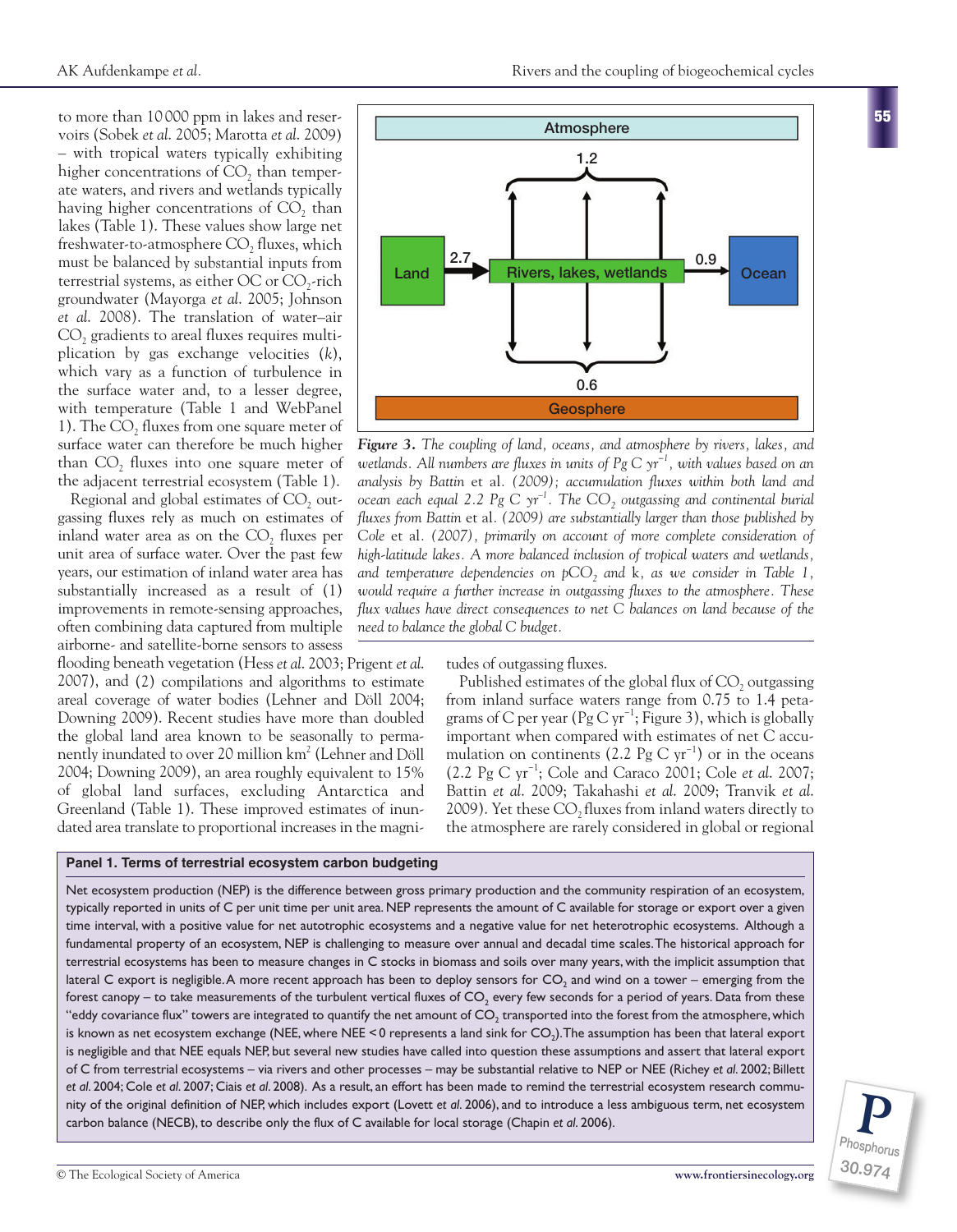#### **Panel 2. Dissolved carbon dioxide, explained**

Dissolved carbon dioxide  $(CO_2)$ , carbonic acid  $(H_2CO_3)$ , bicarbonate  $(HCO_3^-)$ , and carbonate  $(CO_3^2)$  are collectively referred to as dissolved inorganic carbon (DIC). These chemical species readily interconvert from one to another as a function of their relative concentrations, pH, temperature, and the concentrations of other buffering and complexing species. With a gas species  $(CO<sub>2</sub>)$  at one end of the reaction chain and several mineral species at the other (eg calcium carbonate,  $CaCO<sub>3</sub>$ ), the carbonate buffering system  $-$  as this series of related reactions is known  $-$  can only be understood by simultaneously solving a series of thermodynamic equations. The carbonate buffering system is further coupled to mineral cycles because carbonate alkalinity (Carb<sub>alk</sub> = [HCO<sub>3</sub><sup>-</sup>] + 2×[CO<sub>3</sub><sup>2-</sup>]) is controlled by the thermodynamic requirement to balance the electrostatic charge imbalance between strong base cations (eg calcium [Ca $^{2+}$ ], manganese [Mg $^{2+}$ ], sodium [Na $^+$ ], potassium [K $^+$ ]) and strong acid anions (eg chlorine [CI<sup>-</sup>], sulfate [SO<sub>4</sub><sup>2</sup>]) that is created during the chemical weathering of minerals. These equations and associated thermodynamic constants have been thoroughly studied (Dickson *et al.* 2007).

Concentrations of dissolved "free"  $CO<sub>2</sub>$  are often reported in terms of partial pressure,  $pCO<sub>2</sub>$ , which is the equivalent atmospheric  $CO<sub>2</sub>$  concentration that would be in equilibrium with the water sample. Typical  $pCO<sub>2</sub>$  units are parts per million (ppm) volume of  $CO<sub>2</sub>$  per volume of air, or microatmospheres ( $\mu$ atm). Thus, pCO<sub>2</sub> does not directly refer to a concentration of free  $CO<sub>2</sub>$  in water but rather the result of the application of Henry's Law of gas dissolution equilibrium, which simply states that at a given temperature the concentration of a dissolved gas is proportional to the partial pressure of that gas in equilibrium with the solution.

C balances. Furthermore, recent re-evaluations of the factors used to generate regional  $CO<sub>2</sub>$  outgassing estimates –  $pCO<sub>2</sub>$  concentrations, *k*, and areal extent of inundation – along with a more balanced consideration of the tropics and wetlands all support an increase to published values for regional and global  $CO<sub>2</sub>$  outgassing fluxes (Table 1 and WebPanel 1). Such estimates would have direct consequences on net C balances on land because of the need to balance global, regional, and even local C budgets.

The effort to quantify the net C sink in mature rainforests in the Amazon Basin is an excellent case study, demonstrating the importance of rivers in coupling terrestrial and atmospheric C cycles (Richey *et al*. 2002; Ometto *et al*. 2005). Net ecosystem exchange (NEE; Panel 1) of  $C$  – measured by eddy covariance flux towers situated throughout the Amazon Basin – has ranged from high forest sinks to modest sources  $(-6 \text{ to } +1)$  megagrams [Mg] C ha<sup>-1</sup> yr<sup>-1</sup>; Ometto *et al.* 2005), yet biomass and soil surveys generally yield lower sink estimates (Ometto *et al*. 2005; Chave *et al*. 2008). Richey *et al*. (2002) suggested that lateral C exports to streams could play a potential role in balancing this discrepancy. In response, two studies examined whether lateral stream exports might be important relative to terrestrial fluxes (Waterloo *et al*. 2006; Johnson *et al*. 2008). For streams in the seasonally dry southern Amazon, a net export of 0.40 Mg C  $\rm{ha^{\text{-}1}\,yr^{\text{-}1}}$ was calculated (Johnson *et al.* 2008) for dissolved CO<sub>2</sub>, which is largely outgassed within the few hundred meters downstream of groundwater seeps or springs, representing one-half of total deep-soil respiration; Johnson *et al*. (2008) also estimated that an additional 0.10 Mg C ha<sup>-1</sup>



**56**

yr –1 was exported as dissolved organic carbon (DOC). Because no eddy covariance tower was present at the sites studied by Johnson *et al*. (2008), comparisons with published Amazon NEE values from other sites led us to estimate that stream export of groundwater CO<sub>2</sub> and DOC could account for 10–100% of NEE at that site (Ometto *et al*. 2005; Johnson *et al*. 2008). Waterloo *et al*. (2006) measured DOC and particulate organic carbon (POC) exports in a 2nd- to 3rdorder blackwater stream within an eddy covariance tower site, and estimated 0.19  $Mg C ha^{-1} yr^{-1}$  of OC export to represent 5–6% of NEE. This estimate does not include dissolved  $CO<sub>2</sub>$ , yet our few measurements of  $CO<sub>2</sub>$  degassing from these highly acidic streams immediately upstream of Waterloo *et al*.'s (2006) OC monitoring site are as high as, or even higher than, those of Johnson *et al*. (2008), suggesting that >15% of NEE may be exported as dissolved  $CO<sub>2</sub>$ and OC (Aufdenkampe unpublished).

Neither study was able to compare local NEE measurements with the full suite of stream C exports, including DOC, POC, and total dissolved inorganic carbon (DIC, which includes  $CO<sub>2</sub>$ ; Panel 2). Nevertheless, in a peatland system in Scotland, Billett *et al*. (2004) were able to account for all lateral C exports via streams within the footprint of an eddy covariance tower and demonstrated that NEE changed from a net sink of 0.278 Mg C ha<sup>-1</sup>  $\text{yr}^{-1}$ to a net source of 0.083 Mg C  $ha^{-1}$  yr<sup>-1</sup> when lateral stream fluxes were considered. One challenge, however, of comparing stream C exports with NEE is whether the evaded  $CO<sub>2</sub>$  (from groundwater or respired from organic matter) is already captured within the footprint of the eddy covariance tower. Regardless, these studies suggest that lateral transport of C by streams should be considered when evaluating net ecosystem carbon balance (Chapin *et al*. 2006).

#### ■ Carbon sequestration from soils to sea: **erosion is key**

Geologists and oceanographers have long hypothesized that there is a connection between tectonic uplift, mineral erosion, C burial, and atmospheric oxygen over geological time scales (Berner 1989), with river systems implicitly coupling the biogeochemical cycles between continents, oceans, and atmosphere. Studies of OC turnover in soils and sediments have begun to describe the mechanisms for the coupling of mineral and biogeochemical cycles via organo-mineral complexation, which is a critical factor in stabilizing OC (Hedges and Keil 1995). Yet OC and mineral production are typically spatially separated. Biological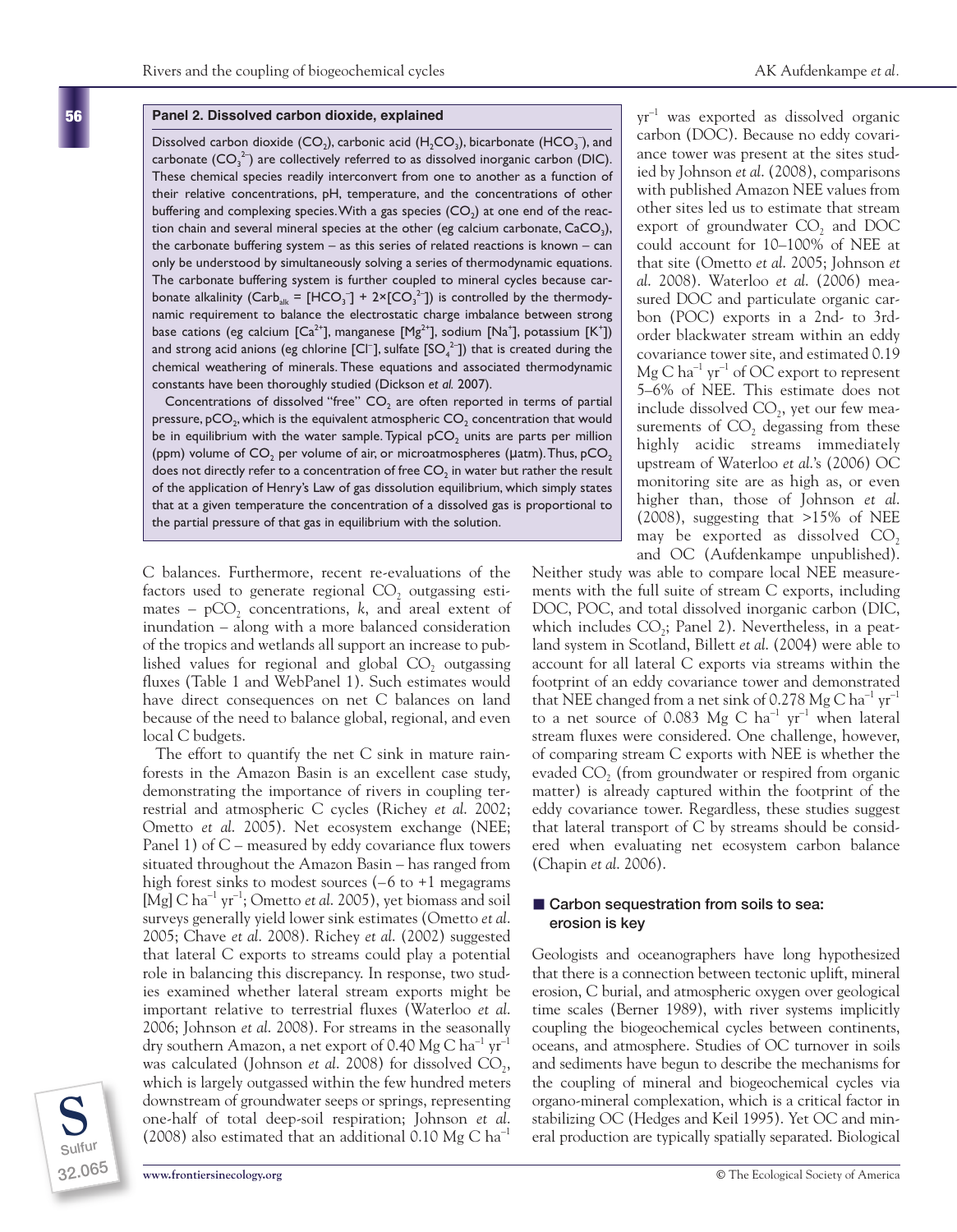primary production mainly occurs where there is light – that is, above the soil surface or in the low-turbidity euphotic zone of lakes and oceans. Mineral surfaces are produced at the bedrock–soil interface and subsoil, where primary minerals are chemically weathered to secondary alumino-silicate clays and iron and aluminum hydroxides. In most systems, the flux of OC mobilized into river corridors and the coastal oceans is substantially greater than the system's capacity to stabilize it via organo-mineral complexation, burial into anoxic environments, or other mechanisms. Thus, most OC is rapidly metabolized or photolysed and returned to the atmosphere as CO<sub>2</sub> (Cole *et al.*) 2007). Therefore, the rate of erosion, delivery, and mixing of fresh mineral surfaces with fresh organic matter could likely control watershed- to global-scale C sequestration fluxes over both current and geological time scales (Hedges 2002; Kennedy *et al*. 2006).

A series of reports and letters responding to Van Oost *et al*. (2007) serves to highlight an ongoing debate over whether anthropogenic erosion might result in a globally important C sink (Stallard 1998), an important net  $CO<sub>2</sub>$ source (Lal 2003), or a combination that yields a slight net sink (Van Oost *et al*. 2007). Previous studies have explicitly considered one or more of three mechanisms linking erosion–deposition processes to alterations of net  $CO<sub>2</sub>$ fluxes between the land and the atmosphere: (1) complete to partial replacement of soil OC at eroding agricultural sites via crop production (Stallard 1998); (2) burial and inhibited decomposition of OC eroded from topsoils

(Stallard 1998); and (3) enhanced decomposition of soil OC due to the breakdown of protective soil structures during erosion and transport (Lal 2003). Nevertheless, these studies did not consider a fourth mechanism that could substantially augment estimates of global C sequestration due to erosion: (4) the transport of OC-poor minerals from deep soil horizons into environments where stable Cmineral complexes are formed with otherwise fresh, reactive C (Aufdenkampe *et al*. unpublished).

The conventional scientific perspective is that, globally, rivers discharge about 0.4 Pg C  $yr^{-1}$  as OC to the oceans, with about one-half in the form of DOC and onehalf as POC, and an additional 0.5 to 0.4 Pg C  $\rm yr^{-1}$  as DIC (Schlünz and Schneider 2000; Figure 3). These estimates have changed surprisingly little over time, despite revisions to both sediment delivery fluxes and the concentrations of POC associated with those sediments (Berner 1989; Schlünz and Schneider 2000). Geomorphologists have known, however, that only 5–25% of eroded sediment actually reaches the oceans, with most being deposited at the bottom of hillslopes (ie colluvium), in floodplains and wetlands (ie alluvium), and in reservoirs, lakes, and estuaries (Figure 4). This is apparent when comparing recent global estimates of modern fluxes of 12.6 Pg  $yr^{-1}$  of sediment delivered to the oceans (Syvitski *et al*. 2005) with estimates of modern erosion fluxes of 50–150 Pg yr–1 of soil (Stallard 1998; Wilkinson and McElroy 2007). Conservatively assuming that the OC content of these sediments averages 1%, then about

| Zone-class                              | Area of inland waters<br>(1000s km <sup>2</sup> )<br>$min - max$ | pCO <sub>2</sub><br>(ppm)<br>median | Gas exchange velocity<br>$(k_{600}$ cm hr <sup>-1</sup> )<br>median | Areal outgassing<br>$(g \, \text{C} \, m^{-2} \, \text{yr}^{-1})$<br>median | Zonal outgassing<br>$(Pg C yr^{-1})$<br>median |
|-----------------------------------------|------------------------------------------------------------------|-------------------------------------|---------------------------------------------------------------------|-----------------------------------------------------------------------------|------------------------------------------------|
|                                         |                                                                  |                                     |                                                                     |                                                                             |                                                |
| Lakes and reservoirs                    | 1840-1840                                                        | 1900                                | 4.0                                                                 | 240                                                                         | 0.45                                           |
| Rivers (>60-100 m wide)                 | $146 - 146$                                                      | 3600                                | 12.3                                                                | 1600                                                                        | 0.23                                           |
| Streams (<60-100 m wide)                | $60 - 60$                                                        | 4300                                | 17.2                                                                | 2720                                                                        | 0.16                                           |
| <b>Wetlands</b>                         | 3080-6170                                                        | 2900                                | 2.4                                                                 | 240                                                                         | 1.12                                           |
| Temperate $(25^{\degree}-50^{\degree})$ |                                                                  |                                     |                                                                     |                                                                             |                                                |
| Lakes and reservoirs                    | 880-1050                                                         | 900                                 | 4.0                                                                 | 80                                                                          | 0.08                                           |
| Rivers (>60-100 m wide)                 | $70 - 84$                                                        | 3200                                | 6.0                                                                 | 720                                                                         | 0.05                                           |
| Streams (<60-100 m wide)                | $29 - 34$                                                        | 3500                                | 20.2                                                                | 2630                                                                        | 0.08                                           |
| <b>Wetlands</b>                         | 880-3530                                                         | 2500                                | 2.4                                                                 | 210                                                                         | 0.47                                           |
| Boreal and Arctic (50°-90°)             |                                                                  |                                     |                                                                     |                                                                             |                                                |
| Lakes and reservoirs                    | $80 - 1650$                                                      | 1100                                | 4.0                                                                 | 130                                                                         | 0.11                                           |
| Rivers (>60-100 m wide)                 | $7 - 131$                                                        | 1300                                | 6.0                                                                 | 260                                                                         | 0.02                                           |
| Streams (<60-100 m wide)                | $3 - 54$                                                         | 1300                                | 13.1                                                                | 560                                                                         | 0.02                                           |
| Wetlands                                | 280-5520                                                         | 2000                                | 2.4                                                                 | 170                                                                         | 0.49                                           |
| Global                                  | Percent of global land area                                      |                                     |                                                                     |                                                                             |                                                |
| Lakes and reservoirs                    | 2800-4540                                                        | $2.1\% - 3.4\%$                     |                                                                     |                                                                             | 0.64                                           |
| Rivers (>60-100 m wide)                 | 220-360                                                          | $0.2% - 0.3%$                       |                                                                     |                                                                             | 0.30                                           |
| Streams (<60-100 m wide)                | $90 - 150$                                                       | $0.1\% - 0.1\%$                     |                                                                     |                                                                             | 0.26                                           |
| <b>Wetlands</b>                         | 4240-15220                                                       | $3.2% - 11.4%$                      |                                                                     |                                                                             | 2.08                                           |
| <b>All inland waters</b>                | 7350-20260                                                       | $5.5\% - 15.2\%$                    |                                                                     |                                                                             | 3.28                                           |



**57**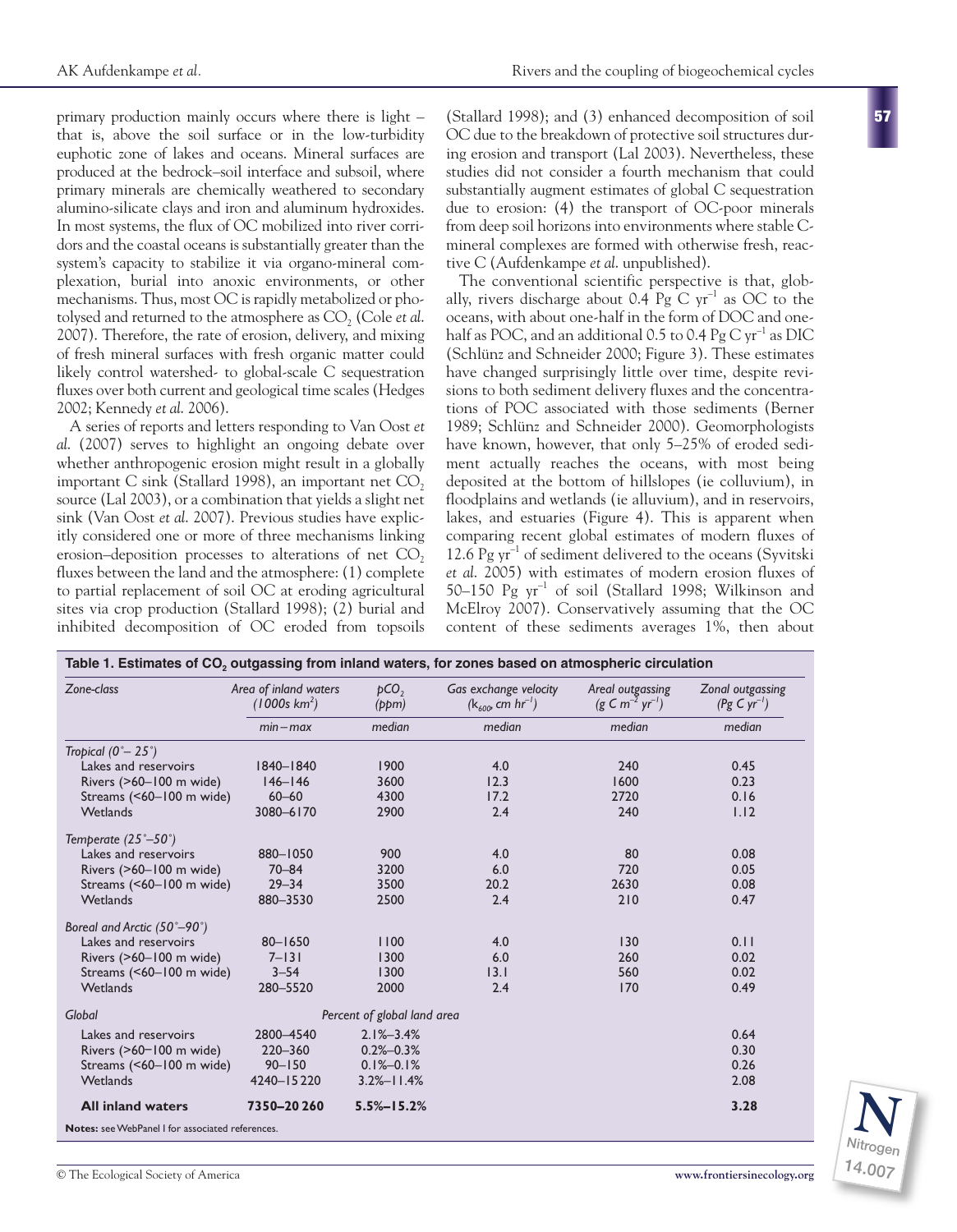

*Figure 4. A typical floodplain deposit exposed at a cutbank on the Ucayali River, which drains the Peruvian Andes to form the Amazon River. Depositional events can lay down 20 to* ≥*100 cm of sediment in a few days, burying a forest floor that may have developed over decades, as shown here. Average annual deposition rates for these floodplains can exceed 5 cm yr<sup>-1</sup> (Aalto et al. 2003). Such dynamic floodplain environments are common around the world in foreland basins, which are mid-continent depressions that continuously generate sediment accommodation space as uplifting mountain belts depress adjacent continental plates.*

0.5–1.5 Pg C  $yr^{-1}$  is buried with those sediments in continental settings before reaching the oceans. These values match the 0.6–1.6 Pg C  $yr^{-1}$  that Stallard (1998) estimated is buried as a result of anthropogenic erosion alone. The low end of these values matches the 0.6 Pg C  $\rm{yr}^{-1}$  burial flux for lakes and impoundments that Tranvik *et al*. (2009) estimated from extrapolating areal C burial fluxes (Figure 3). However, Tranvik *et al*. (2009) did not consider floodplains, wetlands, or colluvium.

Multiple lines of evidence (described above) suggest that an order of magnitude more C is buried annually in stable continental deposits than is buried within sediments in the world's oceans, and most of this C burial on continents is driven by human-induced erosion (Stallard 1998; Wilkinson and McElroy 2007). Critically, these C fluxes – which are substantial relative to global and regional net terrestrial ecosystem C balance – are sensitive to future climate and land-use change.

#### $\blacksquare$  Mineral weathering and the coastal buffering **system: can human activities on continents affect coastal acidification?**

Rising atmospheric CO<sub>2</sub> and other global changes are altering the acid/base chemistry and carbonate buffering system of estuaries and coastal systems (Andersson *et al*. 2005; Doney *et al*. 2009). As for the open ocean, rising atmospheric  $CO<sub>2</sub>$  due to human activities increases seawater  $pCO<sub>2</sub>$  concentrations by air–water gas exchange. The additional dissolved  $CO<sub>2</sub>$  combines with water to form carbonic

acid  $(H_2CO_3)$ , which can then dissociate into bicarbonate  $(HCO<sub>3</sub><sup>-</sup>)$  and hydrogen  $(H<sup>+</sup>)$  ions, the latter leading to a reduction in pH (Panel 2). The resulting suite of chemical changes – often termed ocean acidification – also includes a reduction in the carbonate ion  $(CO_3^2)$  concentration, which tends to increase the solubility of calcium-carbonate  $(CaCO<sub>3</sub>)$  minerals such as aragonite and calcite, which are used by many organisms to build shells and skeletons.

The acid/base chemistry of estuaries and coastal ecosystems is particularly susceptible to global change because of additional water, solute, and sediment inputs from the continents and because the buffering capacities in such ecosystems are typically lower than those in the open ocean. Processes such as riverine freshwater inputs, acid rain, atmospheric dry deposition, sediment denitrification, anaerobic organic matter decomposition, and submarine groundwater discharge all have large impacts on the coastal inorganic C system (Doney *et al*. 2007; Fennel *et al*. 2008; Thomas *et al*. 2009; Borges and Gypens 2010). Most of these processes are susceptible to anthropogenic forcing, and coastal ecosystems are particularly sensitive to higher  $pCO<sub>2</sub>$ . Seagrasses and some types of phytoplankton exhibit higher rates of photosynthesis under elevated aqueous  $CO<sub>2</sub>$ , and other organisms may be sensitive to altered pH, particularly at the larval and juvenile stages (Waldbusser *et al*. 2010). Measuring and assessing these changes in water chemistry is difficult, however, because of the dynamic nature of coastal systems and the limited historical observations that are available for many locations. Estuarine and coastal waters often feature substantial spatial and temporal variability in  $pH$  and  $CO<sub>2</sub>$  due to physical processes (eg tides, mixing, turbulence, currents) and biogeochemical C metabolism (eg photosynthesis, respiration, calcification, dissolution).

Changes in riverine chemistry and discharge often play a larger role than local processes in most estuarine and many other coastal systems, and can either offset or accelerate coastal acidification. Enhanced delivery of watershed nutrients and the resulting eutrophication can alter coastal  $CO<sub>2</sub>$  concentrations (Borges and Gypens 2010). Agricultural (Oh and Raymond 2006), mining (Brake *et al*. 2001; Raymond and Oh 2009), and urban/suburban practices (Barnes and Raymond 2009) have been linked to direct changes in the delivery of buffering capacity to streams and rivers. These changes have the potential to alter the concentrations of inorganic C species expected through mixing of fresh water and seawater.

In North America, the Mississippi and Susquehanna rivers have both experienced large changes in carbonate alkalinity (Carb<sub>alk</sub> = [HCO<sub>3</sub><sup>-</sup>] + 2×[CO<sub>3</sub><sup>2-</sup>]; Panel 2) concentrations over the past century (Raymond *et al*. 2008; Raymond and Oh 2009). These two rivers and their estuaries offer an example of how differences in the chemistry and anthropogenic pressures of watersheds can lead to contrasting coastal ocean responses (Figure 5). The Mississippi River has experienced a 25% increase in  $\text{Carb}_{\text{alk}}$  over the past 60 years, accompanied by no change



**Carbon**

**12.011**

**C**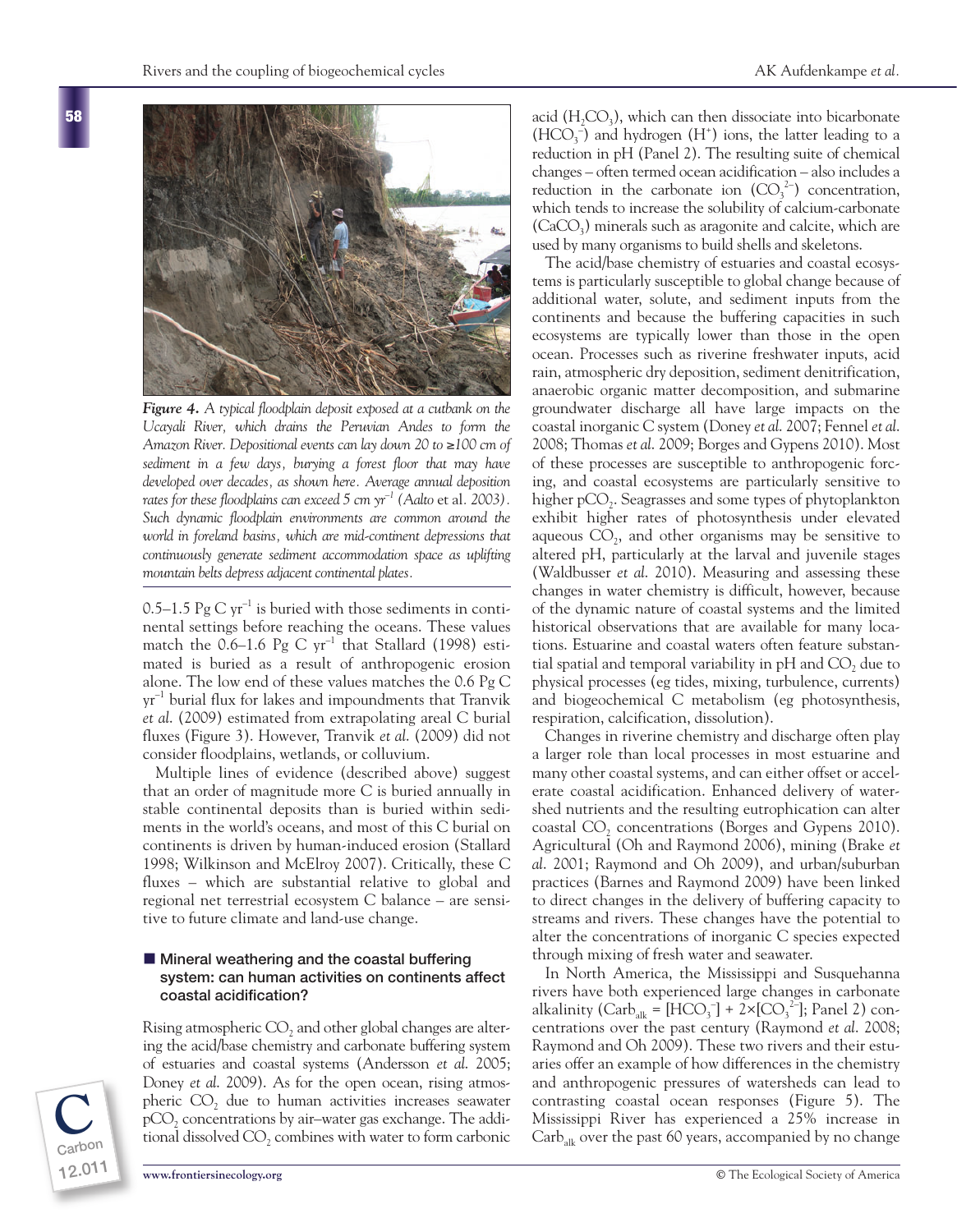in pH; this has resulted in a potential modest increase in both pCO<sub>2</sub> and aragonite saturation state  $(\Omega_{\text{arg}})$  in adjacent coastal waters  $(\Omega_{\text{arg}})$  is the stability of aragonite mineral, where  $\Omega_{\text{arc}}$  < 1 indicates that the solution is undersaturated and dissolution can occur; Figure 5). The combination of stable pH and increasing  $pCO$ , are likely due to greater respiration of OC to  $CO<sub>2</sub>$  within river waters, which may indicate that inputs of labile OC are now also higher upstream as a result of eutrophication. Increasing  $\Omega_{\text{arc}}$ reflects decreasing solubility, and a value of 1 marks the threshold between unsaturated and saturated conditions. In contrast, the Susquehanna River was acidic during the early 1940s on account of discharges from local mining operations, with a theoretical  $\Omega_{\text{arc}}$  < 1 throughout most of Chesapeake Bay to which it drains, which has a salinity below 15 parts per thousand during much of the year (Pritchard 1952; Figure 5). With the abandonment of mining in the watershed,  $\Omega_{\text{arc}}$  of Chesapeake Bay has recovered, presumably close to pre-mining levels, and pCO<sub>2</sub> concentrations are now much lower than those observed historically.

With respect to future changes and other watersheds, how anthropogenic watershed disturbance alters the  $CaCO<sub>3</sub>$  saturation

state and carbonate chemistry at a given salinity is dependent on the changes in the riverine fluxes of  $Ca^{2+}$ , Carb<sub>alk</sub>, and DIC, as well as the initial ratios of  $\text{Carb}_{\text{alt}}$ :DIC and  $Ca^{2+}$ : $CO_3$ <sup>2</sup>. Alterations in watershed hydrology are a primary determinant of these fluxes, and future changes are expected as a consequence of global warming. For instance, the Mississippi River now exports  $\sim$  45% more  $Carb<sub>alk</sub>$  than it did historically, partly as a result of an acceleration of the hydrological cycle (Raymond *et al*. 2008), which currently offsets a portion of regional coastal acidification. Human land-use patterns are also substantially changing river loadings of nutrients, particulate and dissolved organic matter, and sediments, all of which will influence coastal ocean biogeochemistry. Interactions between river chemistry alterations, climate change, expansion of low-dissolved-oxygen zones, and ocean acidification are poorly defined, and the impact of these multiple stressors on coastal ecosystems is a major research challenge for the future (Doney 2010).

### **n** Conclusion

Terrestrial ecologists and global C modelers alike will benefit from considering the coupling of the Earth's systems by rivers and other inland waters. The old rule of thumb that "rivers export 1% of terrestrial GPP [gross primary production]" might well be replaced by a new one:



*<i>Figure* **5.** Calculated changes in the aragonite saturation state ( $Ω_{\text{av}}$ ) and pCO<sub>2</sub> *for North America's Mississippi and Susquehanna rivers during estuarine mixing. Data for the Susquehanna River are taken from the US Geological Survey site 01570500 (1944–1995). We obtained annual average concentrations of alkalinity, calcium, and pH using Yale LoadRunner software (http://environment.yale.edu/loadrunner/). For the Mississippi River, we used Carbalk concentrations from Raymond* et al*. (2008); we assumed a 40 micromolar (*-*M) increase in calcium and no change in pH. For both the Mississippi* and Susquehanna rivers, we calculated concentrations of carbonate and pCO<sub>2</sub> *using reported pH ocean values (Bates and Hansell 1999; Cai 2003).*

"rivers receive, transport, and process the equivalent of terrestrial NEP in their watersheds".

#### ■ Acknowledgements

We thank J Cole for encouraging this paper and M Pace for the open dialogue and excellent suggestions for revisions. The US National Science Foundation (NSF) and the National Oceanographic and Atmospheric Administration (NOAA) provided funding for this work.

#### ■ References

- Aalto R, Maurice-Bourgoin L, Dunne T, *et al*. 2003. Episodic sediment accumulation on Amazonian flood plains influenced by El Niño/Southern Oscillation. *Nature* **425**: 493–97.
- Andersson AJ, Mackenzie FT, and Lerman A. 2005. Coastal ocean and carbonate systems in the high CO<sub>2</sub> world of the anthropocene. *Am J Sci* **305**: 875–918.
- Barnes RT and Raymond PA. 2009. The contribution of agricultrual and urban activities to inorganic carbon fluxes within temperate watersheds. *Chem Geol* **266**: 327–36.
- Bates NR and Hansell DA. 1999. A high resolution study of surface layer hydrographic and biogeochemical properties between Chesapeake Bay and Bermuda. *Mar Chem* **67**: 1–16.
- Battin TJ, Luyssaert S, Kaplan LA, *et al*. 2009. The boundless carbon cycle. *Nat Geosci* **2**: 598–600.
- Berner RA. 1989. Biogeochemical cycles of carbon and sulphur and their effect on atmospheric oxygen over Phanerozoic time. *Palaeogeogr Palaeoclimatol Palaeoecol* **75**: 97–122.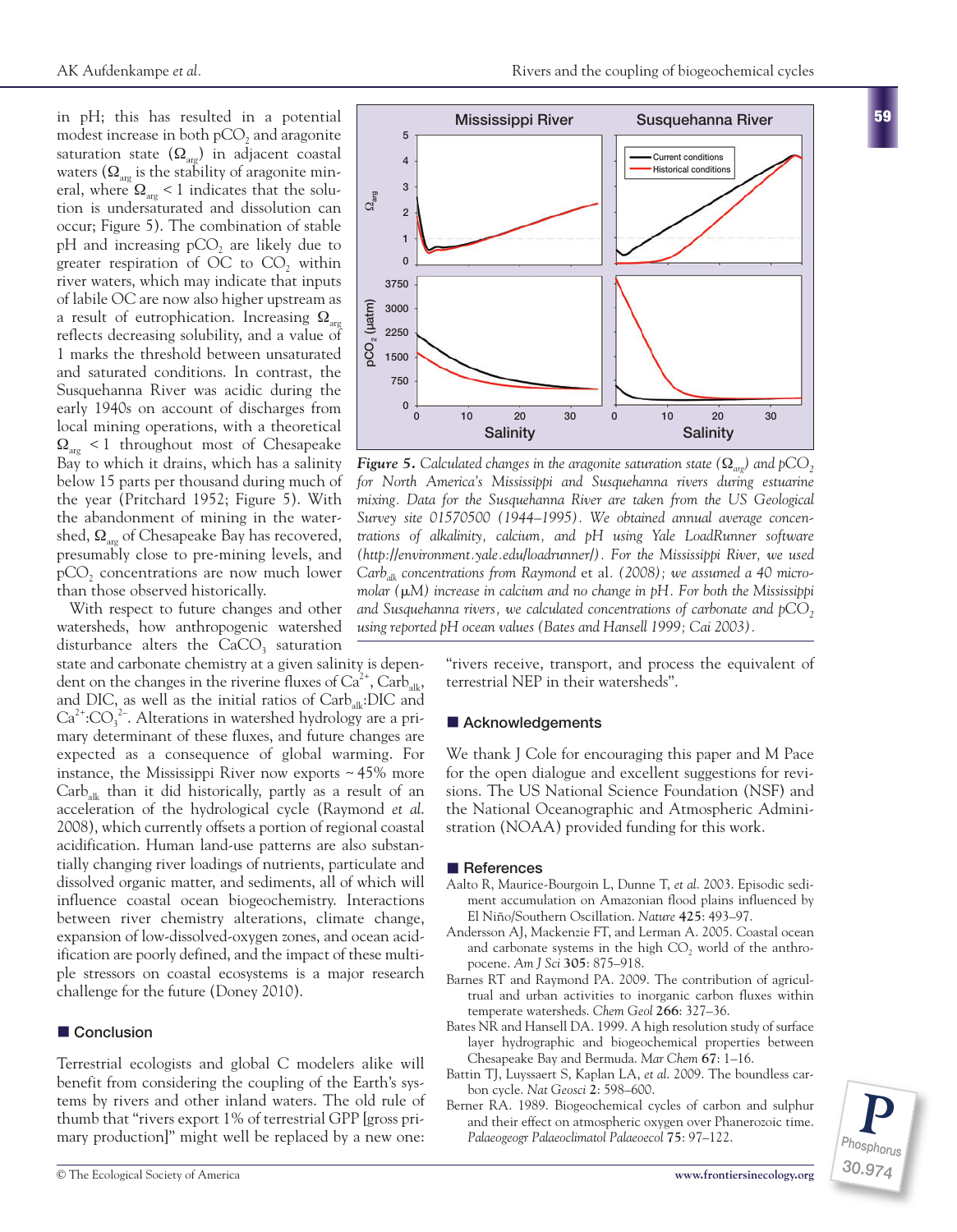- Billett MF, Palmer SM, Hope D, *et al*. 2004. Linking land–atmosphere–stream carbon fluxes in a lowland peatland system. *Global Biogeochem Cy* **18**: GB1024, doi:10.1029/2003GB002058.
- Borges AV and Gypens N. 2010. Carbonate chemistry in the coastal zone responds more strongly to eutrophication than to ocean acidification. *Limnol Oceanogr* **55**: 346–53.
- Brake SS, Connors KA, and Romberger SB. 2001. A river runs through it: impact of acid mine drainage on the geochemistry of West Little Sugar Creek pre- and post-reclamation at the Green Valley Coal Mine, Indiana, USA. *Environ Geol* **40**: 1471–81.
- Cai W-J. 2003. Riverine inorganic carbon flux and rate of biological uptake in the Mississippi River plume. *Geophys Res Lett* **30**: 1032, doi:10.1029/2002GL016312.
- Chapin III FS, Woodwell GM, Randerson JT, *et al*. 2006. Reconciling carbon-cycle concepts, terminology, and methods. *Ecosystems* **9**: 1041–50.
- Chave JRM, Condit R, Muller-Landau HC, *et al*. 2008. Assessing evidence for a pervasive alteration in tropical tree communities. *PLoS Biol* **6**: e45.
- Ciais P, Borges A, Abril G, *et al*. 2008. The impact of lateral carbon fluxes on the European carbon balance. *Biogeosciences* **5**: 1259–71.
- Cole JJ and Caraco NF. 2001. Carbon in catchments: connecting terrestrial carbon losses with aquatic metabolism. *Mar Freshwater Res* **52**: 101–10.
- Cole JJ, Prairie YT, Caraco NF, *et al*. 2007. Plumbing the global carbon cycle: integrating inland waters into the terrestrial carbon budget. *Ecosystems* **10**: 172–85.
- Dickson AG, Sabine CL, and Christian JR (Eds). 2007. Guide to best practices for ocean CO<sub>2</sub> measurements: PICES Special Publication 3. Sidney, Canada: PICES.
- Doney SC. 2010. The growing human footprint on coastal and open-ocean biogeochemistry. *Science* **328**: 1512–16.
- Doney SC, Fabry VJ, Feely RA, and Kleypas JA. 2009. Ocean acidification: the other CO<sub>2</sub> problem. Annu Rev Mar Sci 1: 169-92.
- Doney SC, Mahowald N, Lima I, *et al*. 2007. Impact of anthropogenic atmospheric nitrogen and sulfur deposition on ocean acidification and the inorganic carbon system. *P Natl Acad Sci USA* **104**: 14580–85.
- Downing JA. 2009. Global limnology: up-scaling aquatic services and processes to planet Earth. *Verh Internat Verein Limnol* **30**: 1149–66.
- Fennel K, Wilkin J, Previdi M, and Najjar R. 2008. Denitrification effects on air-sea  $CO$ , flux in the coastal ocean: simulations for the northwest North Atlantic. *Geophys Res Lett* **35**: L24608, doi:10.1029/2008gl036147.
- Hedges JI. 2002. Sedimentary organic matter preservation and atmospheric O<sub>2</sub> regulation. In: Gianguzza A, Pelizzetti E, and Sammartano S (Eds). Chemistry of marine water and sediments. Berlin, Germany: Springer-Verlag.
- Hedges JI and Keil RG. 1995. Sedimentary organic matter preservation: an assessment and speculative synthesis. *Mar Chem* **49**: 81–115.
- Hess LL, Melack JM, Novo EMLM, *et al*. 2003. Dual-season mapping of wetland inundation and vegetation for the central Amazon Basin. *Remote Sens Environ* **87**: 404–28.
- Humborg C, Mörth C-M, Sundbom M, *et al.* 2010. CO<sub>2</sub> supersaturation along the aquatic conduit in Swedish watersheds as constrained by terrestrial respiration, aquatic respiration and weathering. *Global Change Biol* **16**: 1966–78.
- Johnson MS, Lehmann J, Riha SJ, et al. 2008. CO<sub>2</sub> efflux from Amazonian headwater streams represents a significant fate for deep soil respiration. *Geophys Res Lett* **35**: L17401, doi:10.1029/ 2008gl034619.
- Kennedy M, Droser M, Mayer LM, *et al*. 2006. Late Precambrian oxygenation: inception of the clay mineral factory. *Science* **311**: 1446–49.
- Lal R. 2003. Soil erosion and the global carbon budget. *Environ Int* **29**: 437–50.
- Lehner B and Döll P. 2004. Development and validation of a global database of lakes, reservoirs and wetlands. *J Hydrol* **296**: 1–22. 140–56. **Sulfur**
- Lovett G, Cole J, and Pace M. 2006. Is net ecosystem production equal to ecosystem carbon accumulation? *Ecosystems* **9**: 152–55.
- Marotta H, Duarte CM, Sobek S, and Enrich-Prast A. 2009. Large CO2 disequilibria in tropical lakes. *Global Biogeochem Cy* **23**: GB4022, doi:10.1029/2008gb003434.
- Mayorga E, Aufdenkampe AK, Masiello CA, *et al*. 2005. Young organic matter as a source of carbon dioxide outgassing from Amazonian rivers. *Nature* **436**: 538–41.
- Oh NH and Raymond PA. 2006. Contribution of agricultural liming to riverine bicarbonate export and  $CO<sub>2</sub>$  sequestration in the Ohio River basin. *Global Biogeochem Cy* **20**: GB3012, doi:10.1029/2005GB002565.
- Ometto J, Nobre A, Rocha H, *et al*. 2005. Amazonia and the modern carbon cycle: lessons learned. *Oecologia* **143**: 483–500.
- Prigent C, Papa F, Aires F, *et al*. 2007. Global inundation dynamics inferred from multiple satellite observations, 1993–2000. *J Geophys Res* **112**: D12107, doi:10.1029/2006JD007847.
- Pritchard DW. 1952. Salinity distribution and circulation in the Chesapeake Bay estuarine system. *J Mar Res* **11**: 106–23.
- Raymond PA and Oh NH. 2009. Long term changes of chemical weathering in rivers heavily impacted from acid mine drainage: insights on the impact of coal mining on regional and global carbon and sulfur budgets. *Earth Planet Sc Lett* **284**: 50–56.
- Raymond PA, Oh NH, Turner RE, and Broussard W. 2008. Anthropogenically enhanced fluxes of water and carbon from the Mississippi River. *Nature* **451**: 449–52.
- Richey JE, Melack JM, Aufdenkampe AK, *et al*. 2002. Outgassing from Amazonian rivers and wetlands as a large tropical source of atmospheric CO2. *Nature* **416**: 617–20.
- Schlünz B and Schneider RR. 2000. Transport of terrestrial organic carbon to the oceans by rivers: re-estimating flux- and burial rates. *Int J Earth Sci* **88**: 599–606.
- Smith SV and Hollibaugh JT. 1993. Coastal metabolism and the oceanic organic carbon balance. *Rev Geophys* **31**: 75–89.
- Sobek S, Tranvik LJ, and Cole JJ. 2005. Temperature independence of carbon dioxide supersaturation in global lakes. *Global Biogeochem Cy* **19**: GB2003, doi:10.1029/2004GB002264.
- Stallard RF. 1998. Terrestrial sedimentation and the carbon cycle: coupling weathering and erosion to carbon burial. *Global Biogeochem Cy* **12**: 231–57.
- Stephens BB, Gurney KR, Tans PP, *et al*. 2007. Weak northern and strong tropical land carbon uptake from vertical profiles of atmospheric CO2. *Science* **316**: 1732–35, doi:10.1126/science.1137004.
- Syvitski JPM, Vorosmarty CJ, Kettner AJ, and Green P. 2005. Impact of humans on the flux of terrestrial sediment to the global coastal ocean. *Science* **308**: 376–80.
- Takahashi T, Sutherland SC, Wanninkhof R, *et al*. 2009. Climatological mean and decadal change in surface ocean  $pCO<sub>2</sub>$ , and net sea–air CO<sub>2</sub> flux over the global oceans. *Deep-Sea Res Pt II* **56**: 554–77.
- Thomas H, Schiettecatte LS, Suykens K, *et al*. 2009. Enhanced ocean carbon storage from anaerobic alkalinity generation in coastal sediments. *Biogeosciences* **6**: 267–74.
- Tranvik LJ, Downing JA, Cotner JB, *et al*. 2009. Lakes and reservoirs as regulators of carbon cycling and climate. *Limnol Oceanogr* **54**: 2298–314.
- Van Oost K, Quine TA, Govers G, *et al*. 2007. The impact of agricultural soil erosion on the global carbon cycle. *Science* **318**: 626–29.
- Waldbusser GG, Voigt EP, Bergschneider H, *et al*. 2010. Biocalcification in the eastern oyster (*Crassostrea virginica*) in relation to long-term trends in Chesapeake Bay pH. *Estuar Coast,* doi:10.1007/s12237-010-9307-0.
- Waterloo MJ, Oliveira SM, Drucker DP, *et al*. 2006. Export of organic carbon in run-off from an Amazonian rainforest blackwater catchment. *Hydrol Process* **20**: 2581–97.
- Wilkinson BH and McElroy BJ. 2007. The impact of humans on continental erosion and sedimentation. *Geol Soc Am Bull* 119:<br>140–56.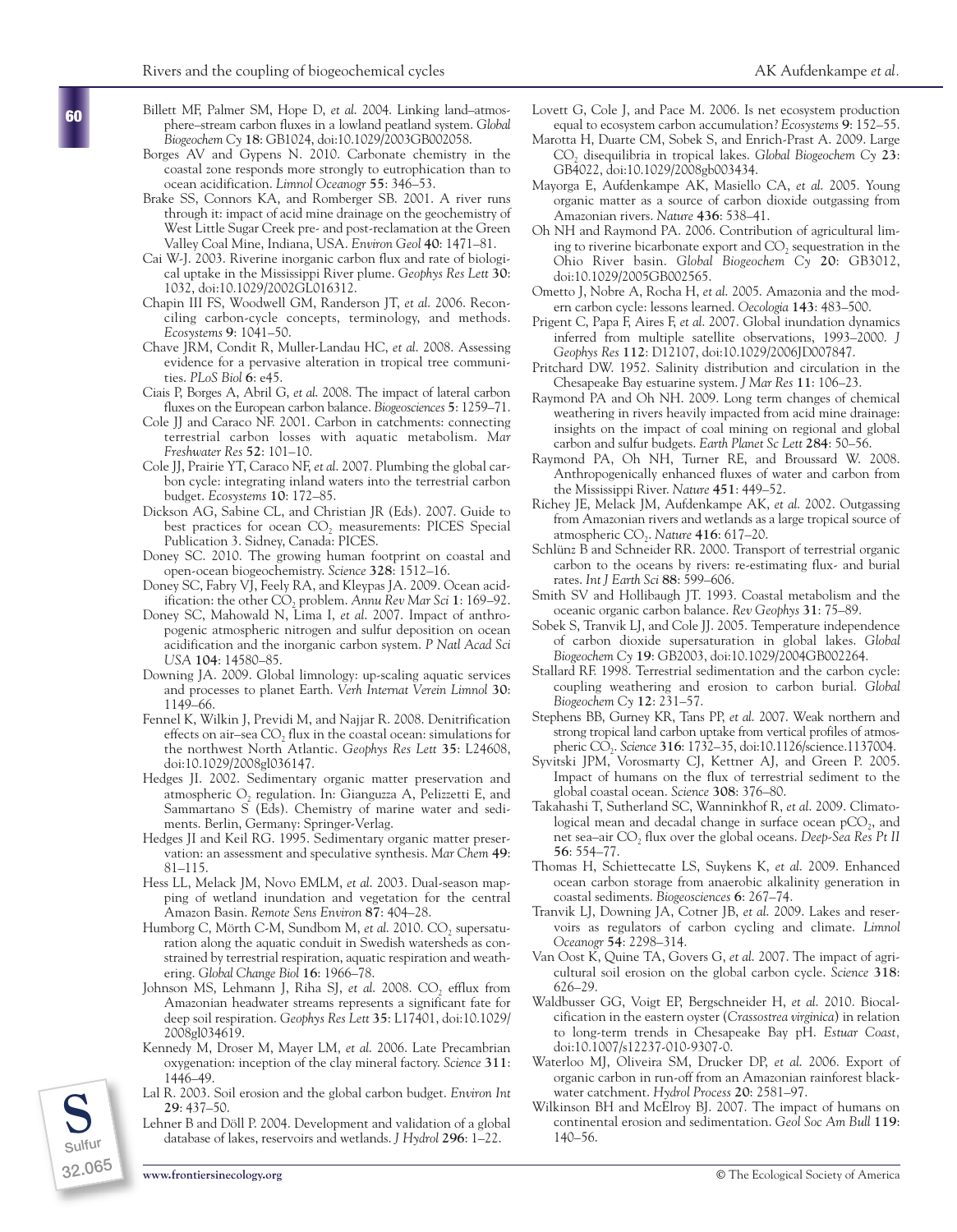#### WebPanel 1. Re-evaluation of global CO<sub>2</sub> fluxes from inland waters

Published estimates of the global flux of carbon dioxide  $(CO<sub>2</sub>)$  outgassing from inland surface waters have been calculated via averages of partial pressures of dissolved CO<sub>2</sub> (pCO<sub>2</sub>) concentrations, gas exchange velocities (k), and areal extent of inundation that are biased toward northern latitudes (Cole and Caraco 2001; Cole *et al*. 2007; Battin *et al*. 2009; Tranvik *et al*. 2009). Recent re-evaluations of temperature dependencies of these factors and more balanced consideration of the tropics and of wetlands all contribute to a need to further increase estimates of regional and global CO<sub>2</sub> outgassing fluxes. Here we discuss each of these factors, and provide support for our revised global CO<sub>2</sub> outgassing estimates provided in Table 1.

Partial pressures of dissolved CO<sub>2</sub> are a function of organic carbon mineralization fluxes minus outgassing fluxes from the water surface (see supplementary discussion in Mayorga et al. 2005). Two studies have shown that pCO<sub>2</sub> has a strong positive relationship with water temperature (Marotta *et al*. 2009; Kosten *et al*. 2010), reflecting the temperature dependence of respiration. The slopes of these published log-linear relationships show a 2x to 3x increase in pCO<sub>2</sub> for a 10°C increase and a 4x to 7x increase in pCO<sub>2</sub> for a 20°C increase. In addition, many published pCO<sub>2</sub> values may include underestimates because of inattention to gas evasion during sample handling, which can be rapid and substantial, before a pH, pCO<sub>2</sub>, or dissolved inorganic carbon measurement. In Table 1, we present median pCO<sub>2</sub> values for each climate zone and inland water type, based on a synthesis of thousands of data points from our own measurements and data available in the literature (Alin *et al*. unpublished; Cole and Caraco 2001; Richey *et al*. 2002; Mayorga *et al*. 2005; Johnson *et al*. 2008; Marotta *et al*. 2009; Humborg *et al*. 2010).

To translate water–air CO<sub>2</sub> gradients to areal fluxes requires multiplication by *k*, which varies as a function of turbulence in the surface water and, to a lesser degree, temperature. Gas exchange velocities can be challenging to measure, and published values for CO<sub>2</sub> exchange velocities for streams and rivers are sparse. The few syntheses of global CO<sub>2</sub> evasion fluxes from fresh waters have used conservative *k* values of 2 to 4 cm hr<sup>-1</sup> obtained from studies of lakes, where wind is often assumed to be the primary driver of surface turbulence (Cole and Caraco 2001; Cole *et al*. 2007; Table 1). Turbulence in streams and rivers is increased by flow over rough elements in channel bottoms (ie boulders, sand bars), and direct measurements of CO<sub>2</sub> exchange velocities in flowing waters range from 3 to 30 cm hr<sup>-1</sup> (Raymond and Cole 2001; Bott et al. 2006; Table 1). Previous global CO<sub>2</sub> evasion estimates have not considered the effect of temperature on *k* and have implicitly assumed uniform global water temperatures similar to those in the temperate zones. For water with the same surface turbulence, a 10˚C increase translates to a 30–37% increase in *k* and a 20˚C increase to a 70–79% increase in *k*. Considering both the increased turbulence of streams and rivers and the temperature effects on *k* requires that we further upwardly revise current estimates of water-to-air CO<sub>2</sub> fluxes from inland waters. In Table 1, we present median  $k_{600}$  values – the CO<sub>2</sub> gas transfer velocity normalized to 20˚C in freshwater, which has a Schmidt number of 600 – for each climate zone and inland water type based on a synthesis of data from our own measurements and data available in the literature.

Remote-sensing approaches can quantify actual inundated area as a function of time (Hess *et al*. 2003; Prigent *et al.* 2007), to which areal outgassing fluxes can be directly applied for estimating spatial and temporal patterns of CO<sub>2</sub> gas evasion from inland waters. In Table 1, we summarize seasonally maximum inundated areas by grouping the 12 classes quantified by Lehner and Döll (2004) – each multiplied by empirically derived "undersampling factors" of 1.73, 1.22, and 1.56 for lakes, reservoirs, and wetlands, respectively – as developed by Downing (2009) to include inland waters smaller than the 60- to 100-m resolution of Lehner and Döll's (2004) analysis. We present the area of the large rivers class (>60–100 m width), as calculated by Lehner and Döll (2004), then estimate the small rivers and streams class (<60–100 m width) using Downing's (2009) empirically derived undersampling factor of 1.41. In Table 1, we calculate seasonally minimum inundated areas by multiplying maximum areas by the minimum-to-maximum inundation ratios developed by Prigent *et al*. (2007) for each zone, in order to account for dry season wetland retreat and cold season freezing.

Different inland water types in different climates each have characteristically different pCO<sub>2</sub>,  $k_{600}$ , and areal gas evasion values (Table 1), with consequences to globally integrated fluxes. For example, small rivers and streams have a disproportionate global flux due to their high  $k_{600}$  values and the tropics have a disproportionate global flux due to high pCO<sub>2</sub> values and to higher *k* values after temperature corrections (Table 1). Wetlands are a particularly diverse class, with large seasonal variations in inundation. They include floodplains, swamp forests, coastal marshes, bogs, intermittent lakes, and patchy wetland complexes. Because of this complexity and seasonality, Cole *et al*. (2007) explicitly excluded wetlands from their global synthesis. We have included wetlands because most wetlands: (1) receive inputs from upland terrestrial ecosystems; (2) are hydrologically connected to downstream waters; (3) process carbon differently from upland ecosystems; (4) are highly susceptible to climate and land-use change; and (5) are not included in terrestrial carbon budgets.